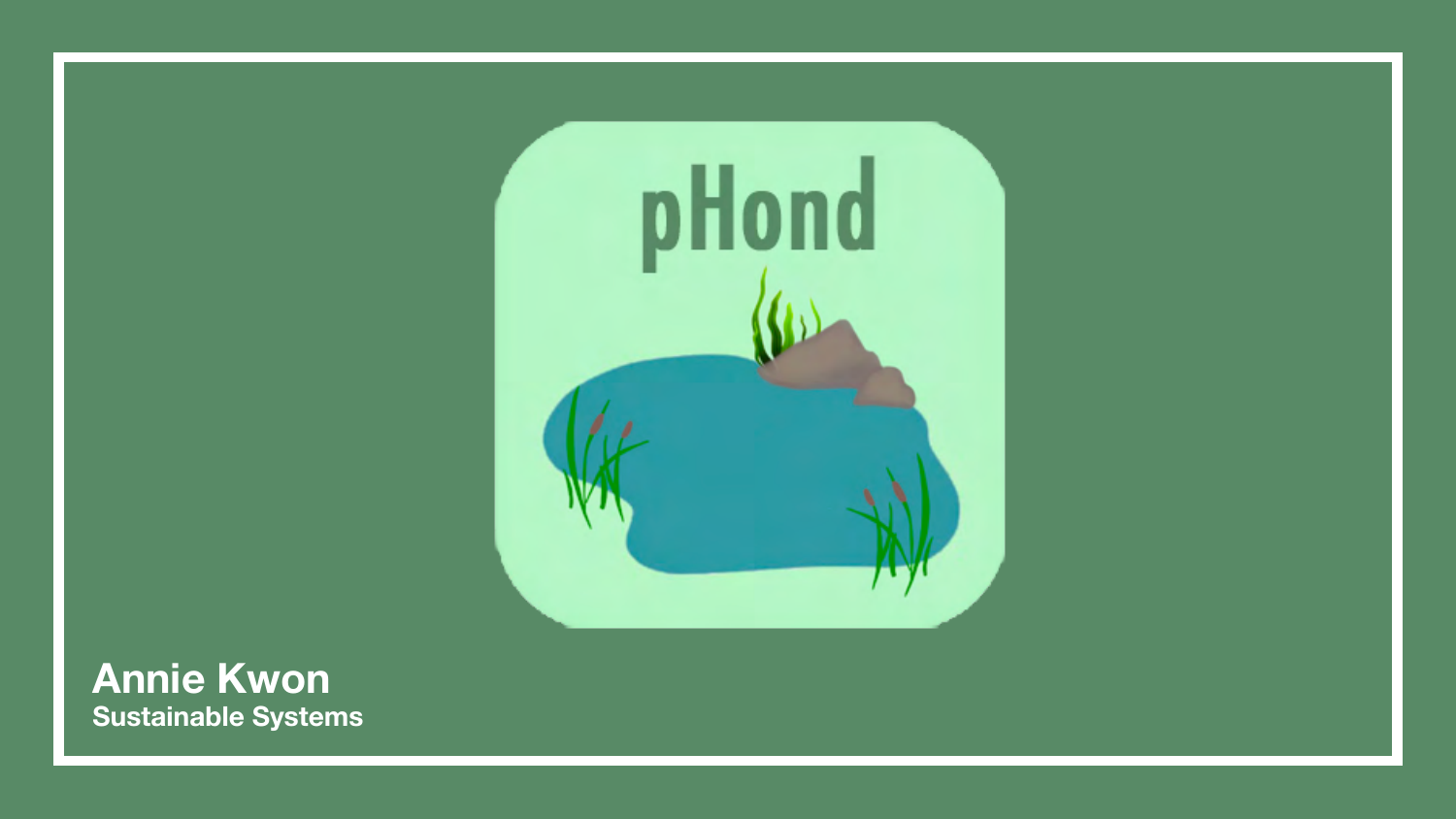# **About the Product**

Goal: Something that can make being sustainable fun.

Audience: Anyone who is interested in nature or becoming environmentally friendly

Description: An app that aids people who have a hard time building a habit to stay sustainable by approaching being sustainable more like a game.

- 
- 



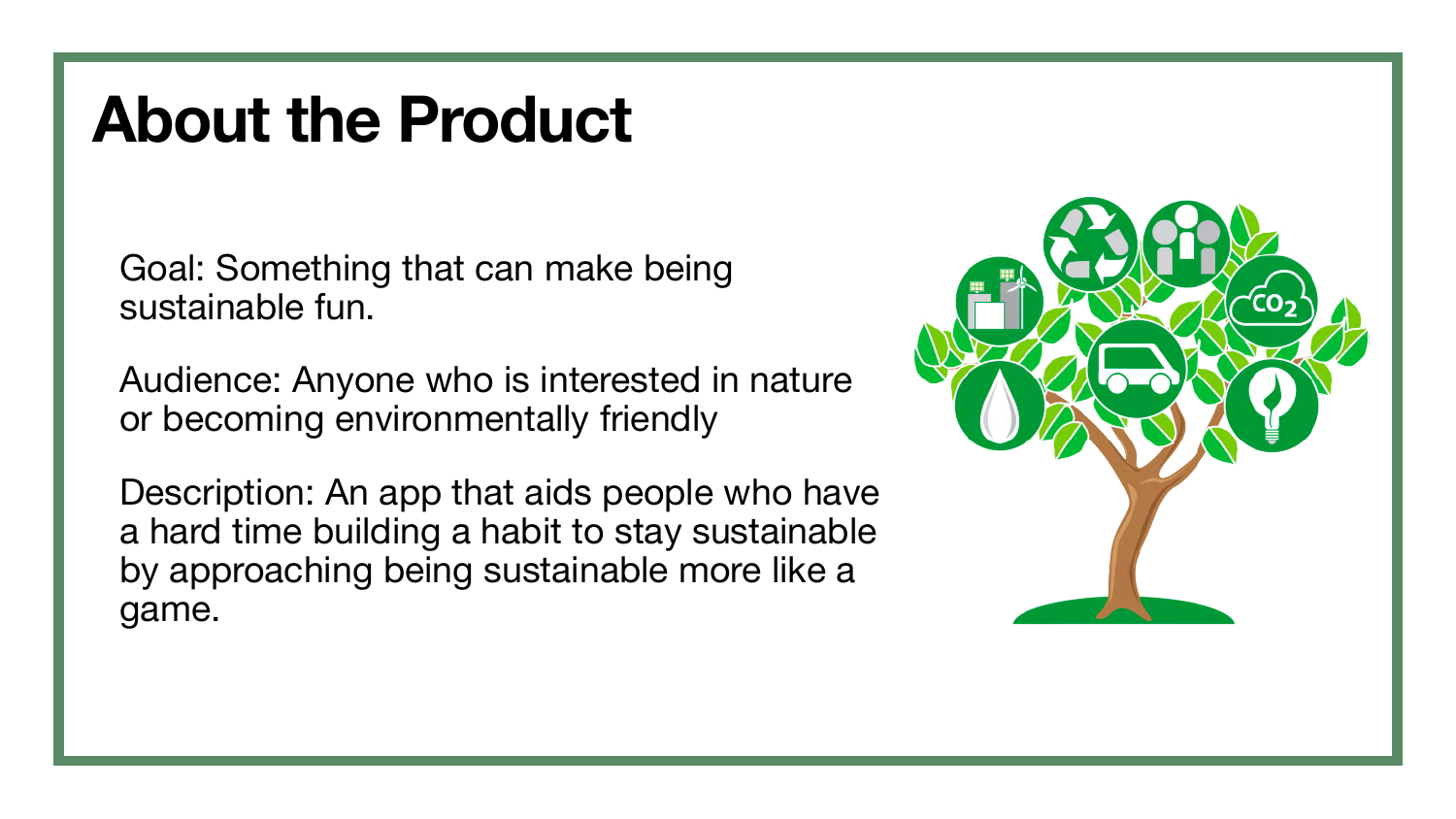### **Main Page The App**

- Each user has a pond they are responsible for and their goal is to purify it
- The pond will appear in different colors to visualize how polluted the water is.
- The user can identify the amount of contamination of their pond (their progress) by comparing its color to the colors on the pH test.



### Main Page **pH Level Guide**

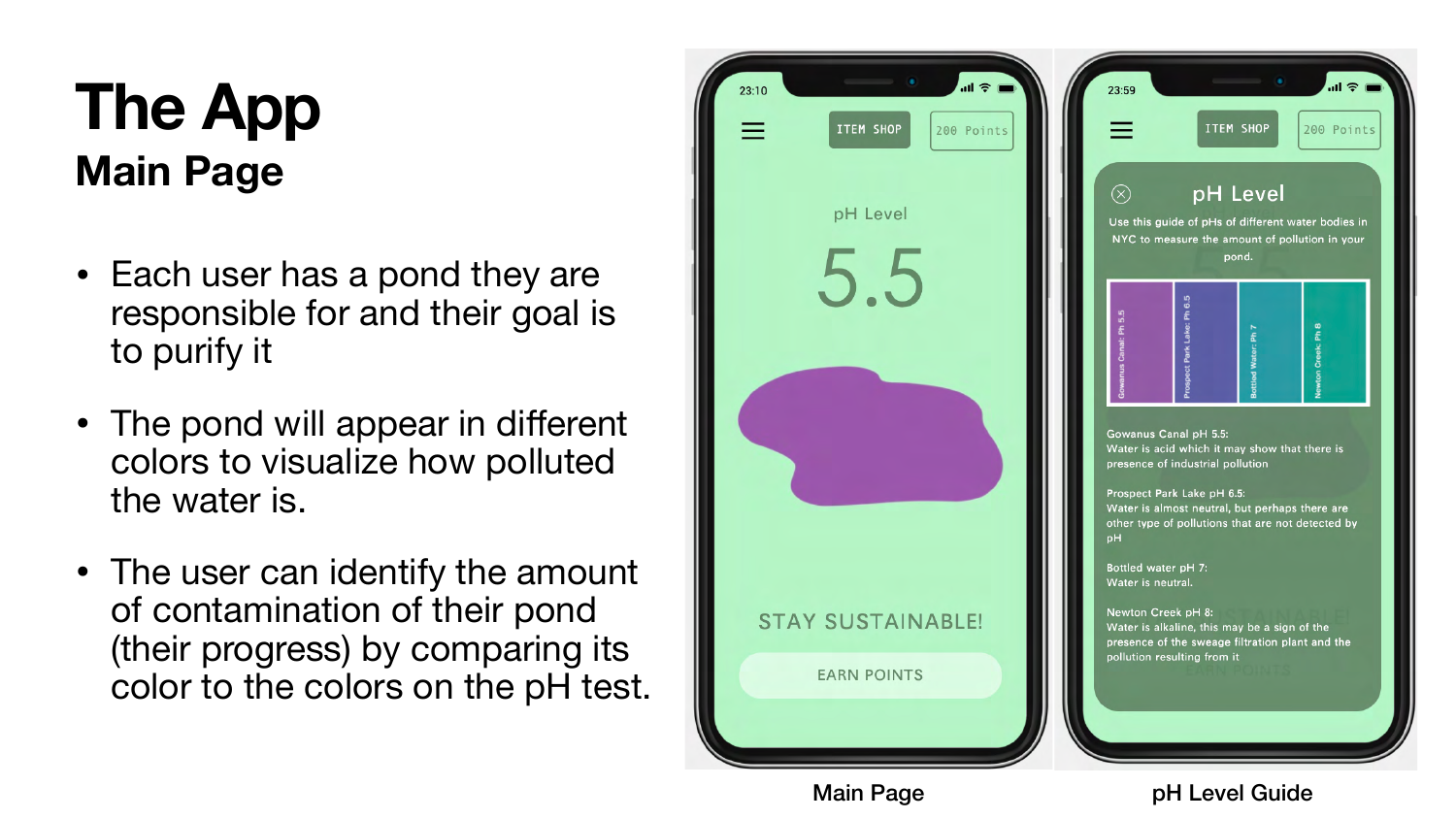- Gather points to purchase items that can help the puri fication of the pond.
- To earn points, the user has to select "an action to stay sustainable" and upload a picture proving that you completed this action.
- After uploading, the user will be provided points that correspond to the action they have done.



How to earn points **Item shop** 

### **Details The App**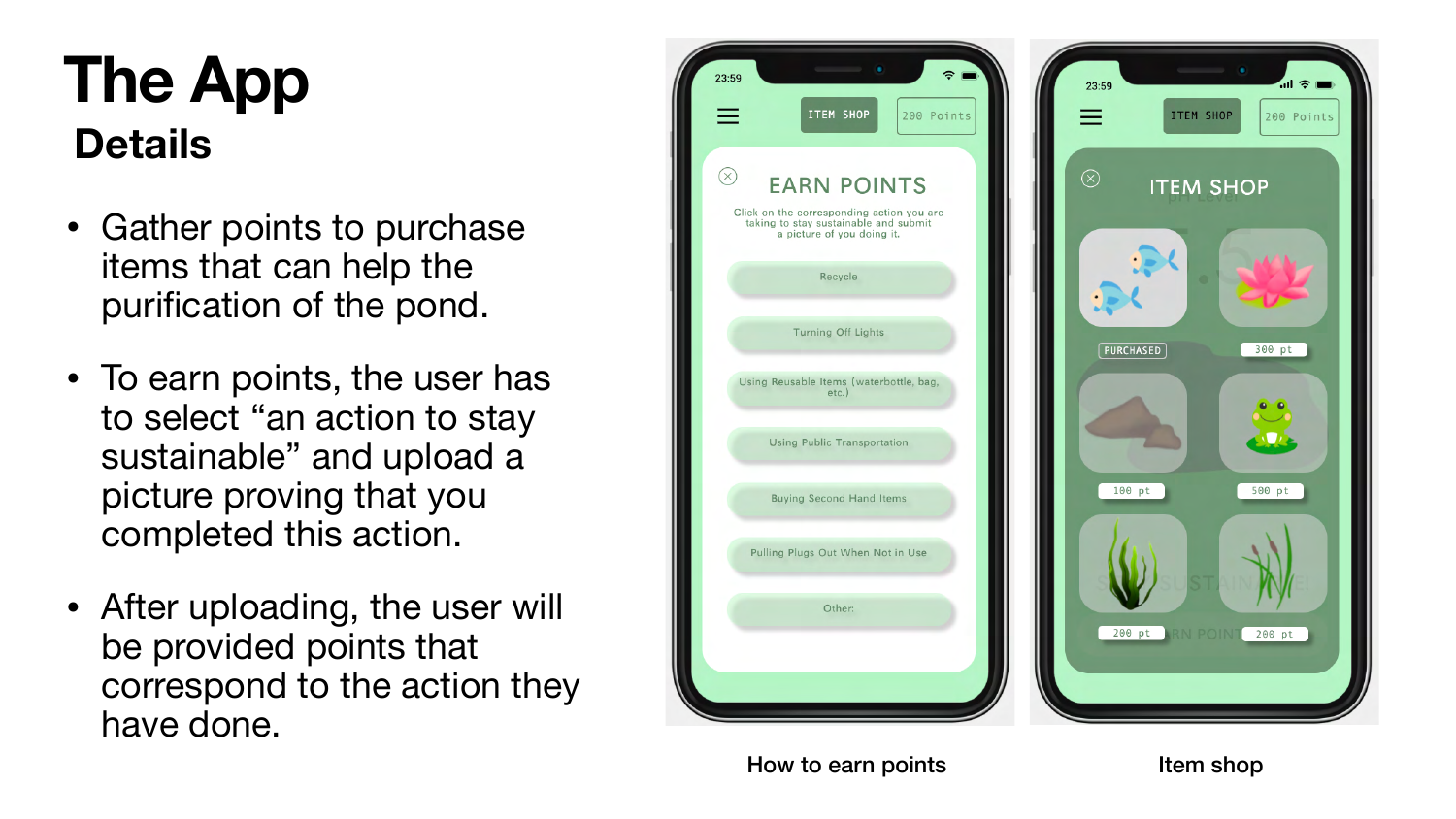## **The App Goals**

Main page after game play

- The pond should have a pH of 7, similar to bottled water.
- The main page should look like the following image after game play.
- If the pond is too crowded, the pH will exceed 7.